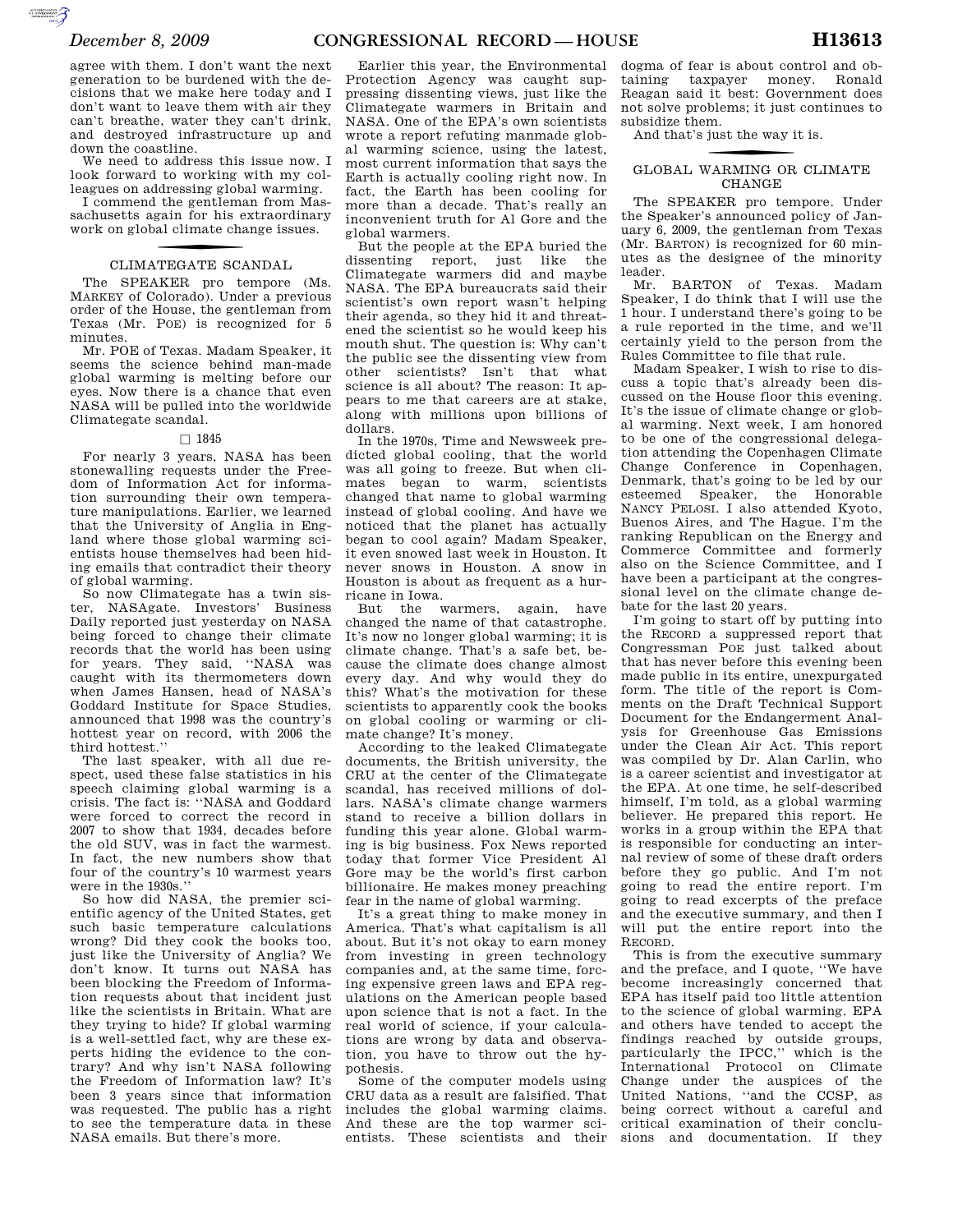should be found to be incorrect at a later date, however, the EPA is found not to have made a really careful independent review of them before reaching its decision on endangerment, it appears likely that it is the EPA rather than these other groups that may be blamed for any errors.

Further down on the executive summary, Page 1, ''Our conclusions do represent the best science in the sense of most closely corresponding to available observations that we currently know of, however, and are sufficiently at variance with those of the IPCC, CCSP, and the Draft TSD that we believe they support our increasing concern that the EPA has not critically reviewed the findings by these groups.''

Further, ''we believe our concerns and reservations are sufficiently important to warrant a serious review of the science by EPA before any attempt is made to reach conclusions on the subject of endangerment from greenhouse gases.''

And on Page 2, ''What is actually noteworthy . . . is not the relative apparent scientific shine of the two sides''—those that oppose and those that support the global warming argument—''but rather the relative ease with which major holes have been found in the greenhouse  $gas/CO<sub>2</sub>/global$ warming argument. In many cases the most important arguments are based not on multimillion dollar research efforts, but by simple observation of available data, which has surprisingly received little scrutiny. The best example of this is the MSU satellite data on global temperatures. Simple scrutiny of this data yields what to us are stunning observations. Yet this has received surprisingly little study or at least publicity. In the end it must be emphasized that the issue is not which side has spent the most money or published the most peer-reviewed papers, or been supported by more scientific organizations.'' This is very important, the next sentence. ''The issue is whether the greenhouse gas/CO2/AGW hypothesis meets the ultimate scientific test—conformance with real world data. What these comments show is that it is this ultimate test that the hypothesis fails.'' That the hypothesis fails. ''This is why EPA needs to carefully reexamine the science behind global warming before proposing an endangerment finding.''

Now, this is from Dr. Carlin in the EPA. This is not some disgruntled Republican Congressman. This is a professional scientist, Ph.D., in an office within the EPA that is tasked with reviewing this endangerment document before a final decision is made. And in his words, the ultimate test is whether the greenhouse gas  $CO<sub>2</sub>$  hypothesis meets the ultimate scientific test conformance with real world data. These comments show that it is the ultimate test that the hypothesis fails.

Further, on Page 3 of the executive summary, there are several principal comments that they wish to raise in

their review. ''As of the best information we currently have''—and this was in March of 2009—''the greenhouse gas/  $CO<sub>2</sub>$  hypothesis as the cause of global warming, which the Draft TSD supports, is currently an invalid hypothesis from a scientific viewpoint because it fails a number of critical comparisons with available observable data. Any one of these failings should be enough to invalidate the hypothesis; the breadth of these failings leaves no other possible conclusion based on current data.'' As Feynman said in 1975, ''failure to conform to real world data makes it necessary from a scientific viewpoint to revise the hypothesis or abandon it. Unfortunately this has not happened in the global warming debate, but needs to if an accurate finding concerning endangerment is to be made.''

The failings listed below why we should not have an endangerment finding in order of importance in our view:

Number 1, the lack of observed upper tropospheric heating in the tropics;

Number 2, the lack of observed constant humidity levels;

Number 3, the most reliable sets of global temperature data we have, using satellite microwave sounding units, show no appreciable temperature increases during the critical period from 1978 to 1997. Satellite data after 1998 is also inconsistent with the greenhouse gas/CO2/AGW hypothesis;

Number 4, the models used by the IPCC do not take into account or show the most important ocean oscillations which clearly do affect global temperatures;

Number 5, the models in the IPCC ignored the possibility of indirect solar variability;

Number 6, the models in the IPCC ignored the possibility that there may be other significant natural effects on global temperatures;

Number 7, surface global temperature data may have been hopelessly corrupted by the urban heat island effect.

Now, this one is the one that I was asking Mr. MARKEY about to see where he got his data set, because surface global temperature, if you take it in downtown Manhattan, for example, is going to be very different than if you take a surface temperature in a rural area. The actual urban effect, the concrete, the asphalt, the buildings raise the temperature, and there is some concern that this urban heat island effect has corrupted the temperature.

Those are just seven reasons in this draft document why this author had skepticism about going forward with an endangerment finding. And yet, this report was not made a part of the record. This report was not made public. In fact, this report was suppressed, and because of considerable anxiety on the part of people like myself and Congressman ISSA, Congressman SENSEN-BRENNER, the author was allowed to put a redacted version of this report on his personal Web site. Then we were able to get the unredacted version pro-

vided to us by the EPA, and that's the version that I'm going to put in the RECORD.

## $\Box$  1900

As this author says, Dr. Carlin, he was prophetic because we're now seeing that some of the climatologists maybe more than some—have attempted to suppress certain data, to destroy data sets, to manipulate data sets, to not get a true scientific review, but to reach a preconceived conclusion.

Madam Speaker, I think that is wrong.

Mr. DREIER. Will the gentleman yield?

Mr. BARTON of Texas. I will yield to the distinguished member of the Rules Committee.

Mr. DREIER. I thank my friend for yielding.

I know there are colleagues of ours who are anxiously looking forward to participating in this very important Special Order, and I want to congratulate all of you for the work that you're doing to demonstrate that there clearly is a wide diversity of views on this question of global warming.

And I was listening to the exchange that my friend had with the chairman of the committee from Massachusetts (Mr. MARKEY), and I was thinking about the fact that one of the things I think would be very helpful for us to do is to try and pursue some bipartisanship. That's a buzzword that is used around here regularly. People talk about how important it is for us to be as bipartisan as we can. But I think with the controversy that exists from both sides, there may be a way for us to come together on an issue.

I wanted to come up and mention this very briefly. I have joined, Madam Speaker, with our colleague from Ohio (Mr. KUCINICH.) I know that might come as somewhat of a surprise that Mr. KUCINICH joined in an effort to deal with this question in a bipartisan way—and it might come as a surprise that DAVID DREIER would join with Mr. KUCINICH in doing something that would address this issue. But it is a measure that I think is very important for us to look at.

There is recognition—and Mr. MAR-KEY said this—that we have the potential to create a couple of million green jobs here in the United States. And I think there is a desire to continue to do what we can to improve our environment. I come from the Los Angeles basin. We have air-quality problems there. Very serious. I believe that if we were to take what is our comparative advantage—and my friend from Georgia and I have worked regularly on the trade issue—and take advantage of our comparative advantage, which happens to be the development of a wide range of alternative energy sources—whether it's algae, whether it's wind, whatever—and provide a chance for those technologies to move to these developing countries which have not yet been able to comply—Bangladesh, India, China, other countries.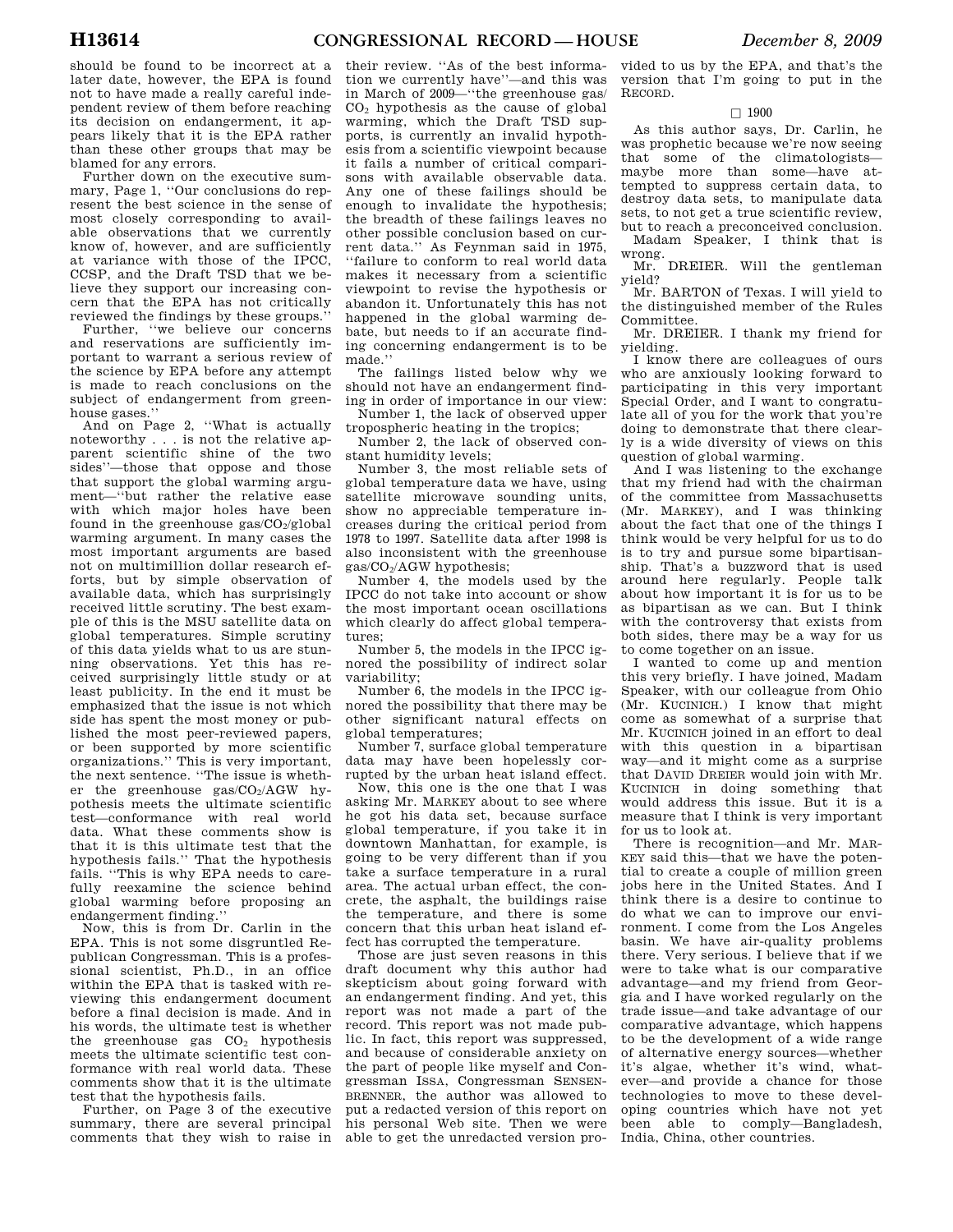So Mr. KUCINICH and I have joined to introduce a resolution calling for the tariff-free export of all green technology. Now, I believe that that would create jobs in this country, and it would go a long way towards helping us in our quest to deal with overall environmental issues.

And so while there is a wide range of views on this issue of global climate change, I do believe that it's important for us to know that improving our environment is something we can come together on. And I'd like to congratulate my friend and say that I hope that in a bipartisan way we can encourage entities like the World Trade Organization to negotiate a worldwide agreement that would allow green technology to be exported to all parts of the world.

Mr. BARTON of Texas. I thank the gentleman for bringing that to our attention, and it sounds like a worthy proposal.

Mr. DREIER. I thank my friend for yielding.

Mr. BARTON of Texas. I would like to yield such time as he may consume to a member of the committee from the great State of Illinois (Mr. SHIMKUS).

(Mr. SHIMKUS asked and was given permission to revise and extend his remarks)

Mr. SHIMKUS. Thank you, Mr. BAR-TON.

I think what is important, Mr. BAR-TON, was your focus on science and your focus on data points and what we should be able to do in the Chamber in a bipartisan manner is to agree on the data points. We should be able to agree on what the science is, and that's in question. And for many of us it has been in question for a long time.

We're joined by JOHN LINDER who's been following this as long as anyone else has, and part of his search has been because the scientists would not give the data. They would never tell us what's the base by which they're making this extrapolation. And so I'm glad that you highlighted the scientific method that I didn't get on the chart but I brought down here.

It's very simple. I taught high school. You're an engineer. I went to an engineering school. This is irrefutable. This is how science is done. You ask questions. You do background research. Background research in this debate would be to get the temperatures.

We're already questioning the background research, one, based upon the request from the Freedom of Information Act, and of course now our friends at the IPCC are saying, We don't have them. The dog ate the homework. It is amazing. Scientists are really some of the most respected professionals. But they're respected because of this, this process, which should be objective. You should be able to follow it. You should be able to construct a hypothesis. The hypothesis is an educated guess. That is all it is. It's not truth. It's a guess based upon the data points. And then

you are—then you're to test it. And then you analyze the result and then draw your conclusions.

Based upon the scientific method, you can categorically say right now that those who say the science that solves are in error. The science does not solve. That is why all of this political activity is going on right now. That is why now the EPA administrator is saying, We're going to do endangerment findings. They want to do it before we are able to educate the public that the science is not solid. And they are not providing us with the data points, they're not complying with Freedom of Information Act requests. And so this process is skewed.

So when they tested it, they found out that the results didn't match their educated guess. And what did they do? These scientists are politicians. They went into—we call it in the military they went and holed up. They lowered the turrets; they got under ground. Don't ask questions. And here are some of the emails, in essence, to prove that. Here's the first one.

''The fact is that we can't account for the lack of warming at the moment, and it is a travesty that we

can't.'' Mr. BARTON of Texas. When was that email? Was that 10 years ago? Was that a decade ago? When was that?

Mr. SHIMKUS. 12 October, 2009, at 8:57.

Mr. BARTON of Texas. So that was 2 months ago.

Mr. SHIMKUS. As of 2 months ago, we can't account for the lack of warming.

There's two things here. First of all, they say we can't account for the lack of warming. So their background research, he is already trying to skew the research. And he has an emotional response: ''It's a shame. I'm saddened.'' Scientists shouldn't be emotionally attached to the data. This is the data. Let's test it.

What we would encourage our friends on the other side to say is, in a bipartisan manner, let's get the facts on the table, and let's get the scientists to look at the facts. The facts are being hidden. That is sad.

One is they don't have the facts; two is he's emotionally distraught because his hypotheses cannot be proven.

Here's another one to the ranking member. ''I can't see either of these papers being in the next International Panel on Climate Change report. Kevin and I will keep them out somehow even if we have to redefine what the peer-review literature is.''

Here's another process on the scientific message. Analyze the results. Draw conclusions. They have got some—they've done some analysis that doesn't support it. So are they going to add that in a scientific objective fashion, say, This is what we believe, but there are some who disagree—they say that the facts don't speak for the hypotheses? No. These scientists say, We're going to bury it. We're going to

hide it. We don't want the public to know.

Can you imagine scientists doing that?

Again, the scientific community is one of the most respected communities because they go by the scientific method.

Here they admit that they're going to keep the analyses out of the report two analyses that contradict what they want their hypothesis to be.

Mr. BARTON of Texas. Now Mr. Phil Jones, he is the head of the Climate Research Unit at East Anglia University in Great Britain. Is he the gentleman that just resigned?

Mr. SHIMKUS. He is the person who just resigned.

Mr. BARTON of Texas. And is Michael Mann the professor at Penn State that is the proponent, initially, of the hockey stick theory, which has been shown to be discredited and was actually using data sets that were manipulated in a way that they shouldn't have done? Those are the two gentleman, the author and the recipients of this email?

Mr. SHIMKUS. That is correct.

Mr. BARTON of Texas. And are these two gentlemen two of the leading proponents in the IPCC that climate is growing warmer because of manmade CO<sup>2</sup> emissions?

Mr. SHIMKUS. They are the foremost promoters of the theory.

And there's the followup. Are they receiving taxpayer dollars to promote this theory through the IPCC, which is the U.N. International Panel on Climate Change, or Virginia.edu, and you could speculate that there are DOE grants, EPA money, going. And another thing, these scientists are for hire. They're for hire.

Mr. LINDER. Will the gentleman yield?

Mr. SHIMKUS. I will yield.

Mr. LINDER. We heard the gentleman from Massachusetts talk about Big Oil, and Saudi Arabia funding all of the opposition. I can't find the scientists that are getting those checks. But a recent study came out in the last several weeks that says that government money going to climate science on behalf of those who believe in human-cause global warming has been \$79 billion over the last 20 years. They have dwarfed anything on the other side of the issue. And they continue to do it.

Would you suggest that maybe that's why they are continuing to hide this situation because the money keeps coming?

Mr. SHIMKUS. I believe that those who seek taxpayer dollars—we know here that agencies and programs never go away. If that's why they're not providing the data, that's why they're hiding the fact of the last decade—can you imagine us in this environment of trying to get control of the deficit and the debt, and we're spending billions of dollars to scientists who are not using the scientific method?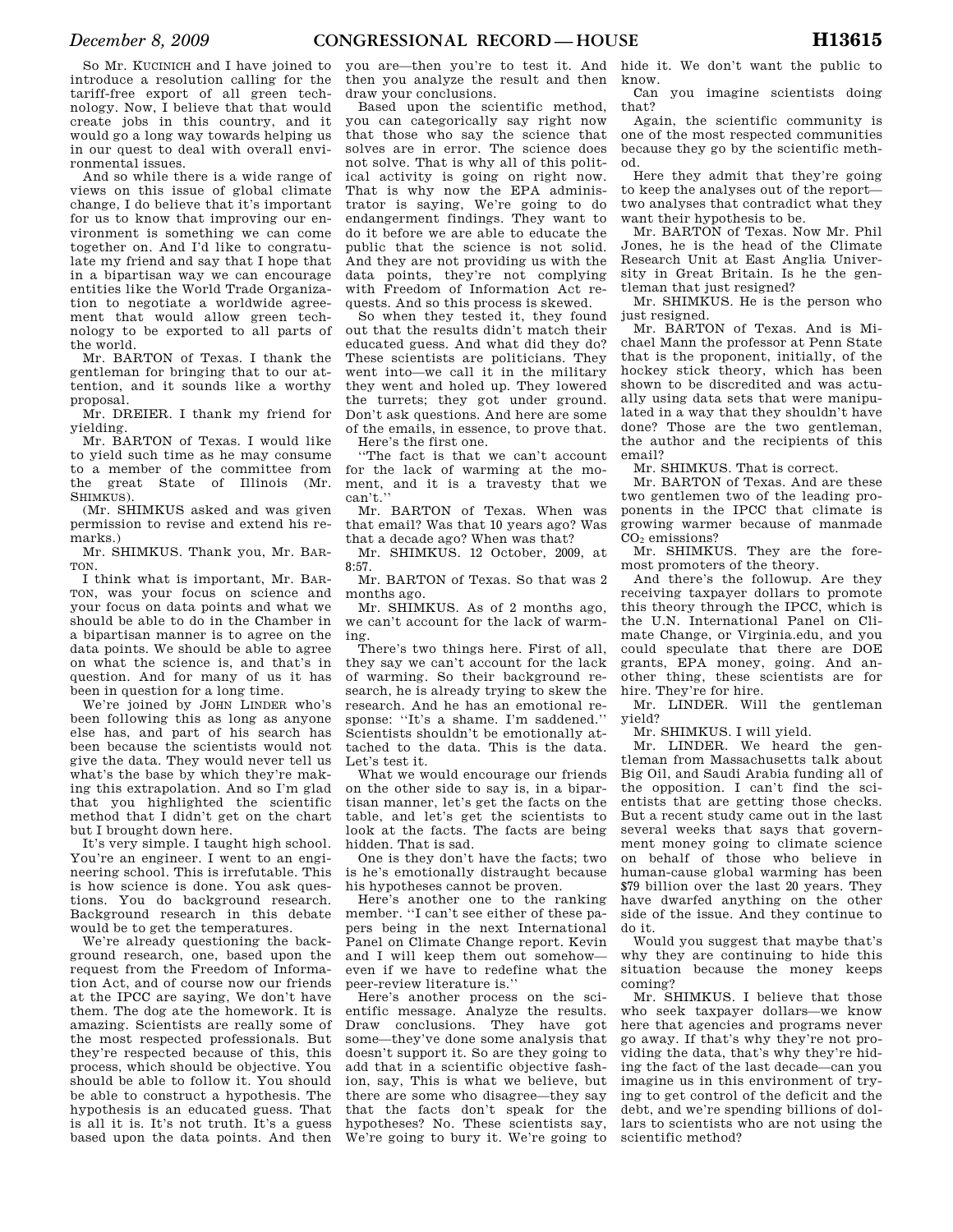Mr. LINDER. I believe the number this year is \$7 billion from the government.

Mr. SHIMKUS. So, yes, they're on the dole. They want to keep their jobs so they're continuing to promote and deceive the public. I don't know. I would say it's pretty damaging to their name, to the community, and also to the taxpayers.

Now, if I may, I have one more that I'd like to share. And there are tons. I mean, these are just a small sampling. The ones I picked out I kind of wanted to address the scientific method.

Again, as an engineer, give us the facts, give us the data, test the data, prove if it's right or wrong. If it's wrong, get an analysis, and then maybe try again. Retest it. Let's retest the data point.

### $\Box$  1915

Here is another one: I've just completed Mike's Nature trick of adding in the real temps to each series for the last 20 years, i.e. from 1981 onwards, 20 years, for Keith to hide the decline.

So now, not only are they not providing the data, they are keeping the analysis from being reported in the IPCC report, and they are jimmying the numbers. They are actually using tricks.

These are scientists. Now, we are politicians. I think people would have some skepticism. We don't claim to be—you claim to be an engineer; I went to engineering school. I understand it, but if you were building a bridge, or if you were designing a building, and you jimmied the numbers on the tensile strength of the steel, you would be in real trouble because the design would be faulty, and the building would collapse.

Their design, Administrator Jackson's design to remake the United States is on faulty data. It is on data that has been jimmied. And this house of cards will collapse, and it will be jobs in the wake on faulty data.

Now, bring us real data. Go through the scientific method. Test it, but don't hide it. Don't trick us. Don't deceive us. Don't discourage your profession of scientists by staying on the public dole to receive taxpayer money to continue to promote a fraud, a fraud on the American public. So that's why I real appreciate, Congressman BAR-TON, that you've taken this time to help address this. There's a lot of education. And this education has to go on now because they are going to be making decisions in Copenhagen. They are going to try to bind us to stuff on faulty data.

Mr. BARTON of Texas. Now my assumption, and this is an assumption, is that the gentleman that wrote those emails and that received them by and large are in the inner circle of the climate change community; and in all probability, they are in Copenhagen right now.

Mr. SHIMKUS. You bet they are. The International Panel on Climate

Change, they are the U.N. designees to continue to provide the information to the folks who attend the conference upon which they make the decisions.

Mr. BARTON of Texas. And if the President were to commit the United States to a legislative path that these scientists support, and if we were to adopt as law the climate change bill that passed the House that requires a reduction of 83 percent of emissions from CO2, manmade sources, 2005, by the year 2050, and we implemented that, we would have a  $CO<sub>2</sub>$  emissions level in this country that we last experienced in 1910. And if we do it on a per capita basis that we last experienced per person in 1875, is it the gentleman's position that if we were to do that, our lifestyle in the year 2050 would be anywhere comparable to where it is today?

Mr. SHIMKUS. Our lifestyle would be dramatically different.

Mr. BARTON of Texas. In a negative way.

Mr. SHIMKUS. We rely on jobs and our environment on cheap energy. And as you know I'm from the coalfields of southern Illinois, and I spent this whole year and last year fighting for our coal reserves and the importance of that. And I usually bring another poster of miners who lost their jobs during the last cycle, 1,200 miners in one mine. The State of Ohio lost 35,000 coal miner jobs. That is just a fraction of what we will see in this country if we roll back the carbon emissions, and if they could prove it, but they can't.

Mr. BARTON of Texas. They can't even prove it apparently with tricks.

Mr. SHIMKUS. Carbon dioxide is not a toxic emission. And that is what Administrator Jackson just said.

Mr. BARTON of Texas. If it were, the floor of the House would be a toxic waste dump because there is more  $CO<sub>2</sub>$ created here than in any other size room in the country, with the exception of perhaps the Senate floor.

Mr. SHIMKUS. I would encourage you to keep up the great work. Thank you for letting me join you.

Mr. BARTON of Texas. I would now like to yield to one of the most informed Congressmen on the issue of climate change, the Honorable JOHN LIN-DER of the great State of Georgia.

Mr. LINDER. I thank the gentleman for yielding.

I first got interested in this 5 or 6 years ago on a trip to New Zealand. It was a congressional delegation. We had a visit with the leader of the NOAA point there where they leave to go into Antarctica for their expeditions and come back to this scientific center. And they put a PowerPoint presentation together for us and a big chart on the wall that showed that at that time they had dug into the Vostok ice core for 400,000 years back, and that from 400,000 years back to today, temperature increases and decreases and CO<sup>2</sup> increases and decrease were in consonance. They moved with each other.

And I asked him, Who was burning fossil fuels 400,000 years ago? He took

that as a rude question, and it took me a year to get a copy of that chart. But I studied that chart. And then I looked at the studies about the Vostok ice core. And what you discover when you don't have it on a, 81⁄2-by-11 piece of paper and expanded is that temperature changes precede  $CO<sub>2</sub>$  changes by about 1,000 years.

Mr. BARTON of Texas. That means that temperature is the dominant variable, and that it drives the dependent variable, which is  $CO<sub>2</sub>$ . Temperature goes up and then  $CO<sub>2</sub>$  goes up.

Mr. LINDER. That's correct. One study says 800 years, one study says 2,800 years, but people average it at about 1,000 years.

Mr. BARTON of Texas. So Vice President Gore is only off by 180 degrees?

Mr. LINDER. That's right. And so is the entire IPCC report.  $CO<sub>2</sub>$  is a trace gas. It is a plant food. It is beneficial to all of life.  $CO<sub>2</sub>$  is a modest gas. Methane is 23 times more powerful at trapping heat. Sixty-five percent of the heattrapping gases come from water vapor.

We are not going after them because we are going after people. What you learn when you discover that CO<sub>2</sub> levels follow the temperature changes is that there's a reason for it. And the reason is this: we go through ice ages and global increases and declines in temperature. And as the temperature declines globally, the trees at the top of the mountain start to die for lack of photosynthesis, and then the bushes, and then the grasslands. And the dust that blows in the winds that are always here blows out across the oceans. And part of that dust is lead. And when that lead settles to the bottom of the oceans, it catalyzes growth in the largest biological mass we have in this planet, the plankton. And that growth  $demands CO<sub>2</sub>$  to keep going.

Now the oceans contain 70 times as much CO<sup>2</sup> as the atmosphere does. And as the plant life, the plankton, pulls that  $CO<sub>2</sub>$  out of the oceans, homeostasis, or equilibrium, causes more  $CO<sub>2</sub>$ to come out of the atmosphere and into the oceans. The reverse happens when the planet warms up through more solar activity. So colder oceans hold more CO<sup>2</sup> than warm oceans. And when the planet cools off, the  $CO<sub>2</sub>$  winds up in the oceans and out of the atmosphere. We have 388 parts per million today.

Mr. BARTON of Texas. And we believe that the Atlantic and Pacific are in a cooling period.

Mr. LINDER. They have been in a cooling period.

Mr. BARTON of Texas. Something called a PSO and an AMO or something?

Mr. LINDER. That's correct. They have been in a cooling period. And we have now 3,400 instruments that go into the oceans. And every 10 days they pop up, and they give satellites information of what is on those instruments about the temperatures. And there has been no warming in the oceans.

Mr. BARTON of Texas. I know it's dangerous for Congressmen to actually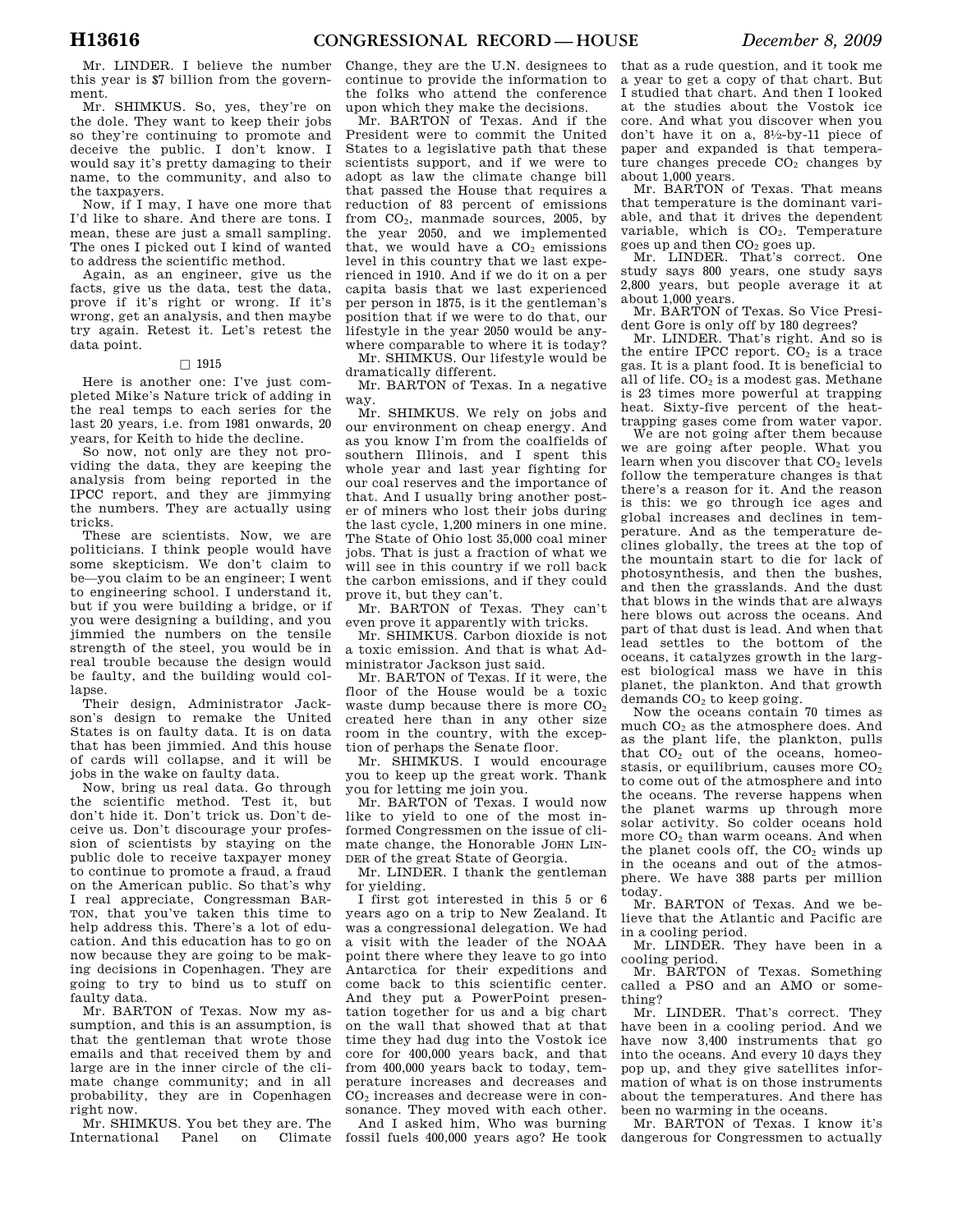think. We are not accused of doing that very often, but there are sometimes some Congressmen, you and I, I think, are two, not that others don't, but we actually think.

Now I want to build on what you just said. These ice core samples that you got the data that show temperature goes up, and then  $CO<sub>2</sub>$  goes up. And if temperature were to go down, then  $CO<sub>2</sub>$ would go down.

Mr. LINDER. That's correct.

Mr. BARTON of Texas. We are in a situation right now where it appears, it depends on the data that you believe; but if the data points that we think are correct are correct, we are in a cooling period. Temperature has gone down at least 8 years in a row and probably 12 years in a row, and we appear to be in a cooling period. But at the same time, we have to admit that  $CO<sub>2</sub>$  concentrations are going up.

Mr. LINDER. That's correct.

Mr. BARTON of Texas. So I would hypothesize that the  $CO<sub>2</sub>$  concentrations going up are going to prevent as much cooling, and it will keep the planet warmer than it would be otherwise, but still cooler overall, which would be a good thing for mankind. We don't want another ice age, do we?

Mr. LINDER. No, we do not. In the last 2 million years, we have had 20 ice ages, 20 glaciations, the last on average about 100,000 years, interrupted by about 10,000 years of warming. It has been 11,400 years since the last glaciation. It is likely the planet is looking toward going cooler again. We have had less sun activity in the last 11 years than we've had in many, many years.

Mr. BARTON of Texas. I'm told this, you probably know, that there are more glaciers in the world that are growing than there are that are in decline.

Mr. LINDER. Than are receding, that's right. But 388 parts per million is not even high. It's at the low end of the comfort scale. Roughly 65 to 135 million years when the dinosaurs roamed this Earth,  $CO<sub>2</sub>$  levels were five and 10 times as high they are today and produced a tremendous amount of greenery that fed those animals.

542 million years ago was the Cambrian period. It came to be known as the Cambrian explosion because in a very short period of time, 5 to 10 million years, which in a 41⁄2 billion-yearold planet is the blink of an eye, in that short period of time, all of multicellular complex life that has ever existed on this Earth was deposited in the fossil evidence.

How did that happen? That happened because temperatures were warmer. The  $CO<sub>2</sub>$  levels were 7,000 parts per million, 20 times what it is today. The entire planet was covered with greenery and had immense amounts of oxygen and all of complex life as we know it, 96 percent of which is no longer existent.

Mr. BARTON of Texas. But it would have been a little warmer than it is today. We might not have been comfortable wearing a woolen sweater back then.

Mr. LINDER. But it would have been better than a glaciation. I always like to ask people who tell me the temperature is growing too much to say what should the current temperature be. Tell me. Should it be the temperature 1,000 years ago when Greenland was settled for agriculture? Or when the people in Scotland were growing wine grapes? Or should it be 879 A.D. when the Thames froze over? Or should it be a little ice age when Greenland was empty of life again?

Mr. BARTON of Texas. All I know is when people retire, they move to Florida and Texas.

Mr. LINDER. They don't move to Greenland.

Mr. BARTON of Texas. They don't move to Iceland or Greenland.

Mr. LINDER.  $CO<sub>2</sub>$  is a beneficial trace, helpful gas that feeds plants. And this whole notion that we should control it somehow is nothing but vanity. We are not going to change what is put on this planet for 41⁄2 billion years. Now we are told, and we heard from the gentleman from Massachusetts, that there is a scientific consensus. He said 98 percent of the scientists, tens of thousands, agree with his position. Well, I would like to ask him to produce that list. Because only 600 of them shared the Nobel Prize with Al Gore. A scientist from Australia has said only 35 people actually wrote the IPCC reports, and they were controlled by 10 people.

Mr. BARTON of Texas. One of whom just resigned from his position in East Anglia.

Mr. LINDER. He did? What is not popularly known is that 32,000 scientists, including Edward Teller, 9,000 of whom are Ph.D.s and the rest masters, have signed a statement that says there is no evidence that humans are causing any impact on the global warming that occurred between 1975 and 1998, none whatsoever. In fact, five scientists who contributed to the first IPCC report said in their papers there is no evidence that humans are contributing. Those five statements were removed by the top bureaucrat at the IPCC and replaced with one statement that said there is no doubt that humans are causing this. He was asked about that under oath in a legal action. Why did he remove those statements? He said under immense pressure from the top of the Federal Government of the United States.

 $\Box$  1930<br>"consensus" Now, ''consensus'' doesn't mean much in science. ''Consensus'' is important in politics. In science, we have to be seeking truth and fact. Indeed, in science, only two conditions are ever obtained. One is theory and the other is fact. You put forth your theory. You release your underlying documents and sources and methods, and you let your peers review it and try and replicate it.

That is the point at which I got very nervous about this science because I Jim Hansen, who had the first computer model. He first testified before Congress in 1989, I believe, in the Senate. He recently attested, recently spoke in England. He said, We have 4 years to save the planet. He doesn't release his source documents because he says they are proprietary. Well, he is an employee of the Federal Government. The Federal Government ought to own those documents. They ought to be released. When somebody is hiding something, when somebody is hiding things, you begin to wonder why he is hiding it.

Mr. BARTON of Texas. It would be similar if we held an election and if we just said, Assume that I won-

Mr. LINDER. That's right.

Mr. BARTON of Texas. But we didn't release the documents, and we didn't release the ballots, and we didn't let them be audited, and we didn't have a canvassing committee.

Mr. LINDER. That's correct.

Mr. BARTON of Texas. We just said, We'll assume that, since Congressman LINDER says he won, he did win.

Mr. LINDER. What we are learning from East Anglia—and I want to make a point that the gentleman——

Mr. BARTON of Texas. Then we want to go to Mr. SCALISE.

Mr. LINDER. I want to make a point that those are not stolen documents. Those documents were released from inside by a whistleblower.

Mr. BARTON of Texas. Well, they should be in the public domain anyway. Mr. LINDER. Of course.

But somebody working inside that organization realized they were destroying documents that were being asked for in the Freedom of Information Act, and someone released those documents. I believe that we ought to be thinking about releasing everything. Let scientists pour over it and establish whether the theory is actually a fact and move on.

Mr. BARTON of Texas. I agree.

We want to now turn to the Congressman from New Orleans, Louisiana, a member of the Energy and Commerce Committee, Congressman SCALISE.

Mr. SCALISE. I want to thank the gentleman from Texas for yielding and the gentleman from Georgia for opening up this discussion.

Of course, what we are talking about and the reason this is so important is that many of the different world leaders are getting ready to meet in Copenhagen, Denmark, to start discussing a Kyoto II-type treaty—a treaty for many countries, including the United States, to literally change the way our entire manufacturing base operates.

tried to get underlying documents from for using fossil fuels. It's all in the Of course, here in Congress, we've been debating the proposal by Speaker PELOSI and others to codify that type of treaty in the form of the cap-andtrade national energy tax. They are trying to bring a national energy tax to our country to tax businesses, to tax not only businesses but also individuals in their household electricity use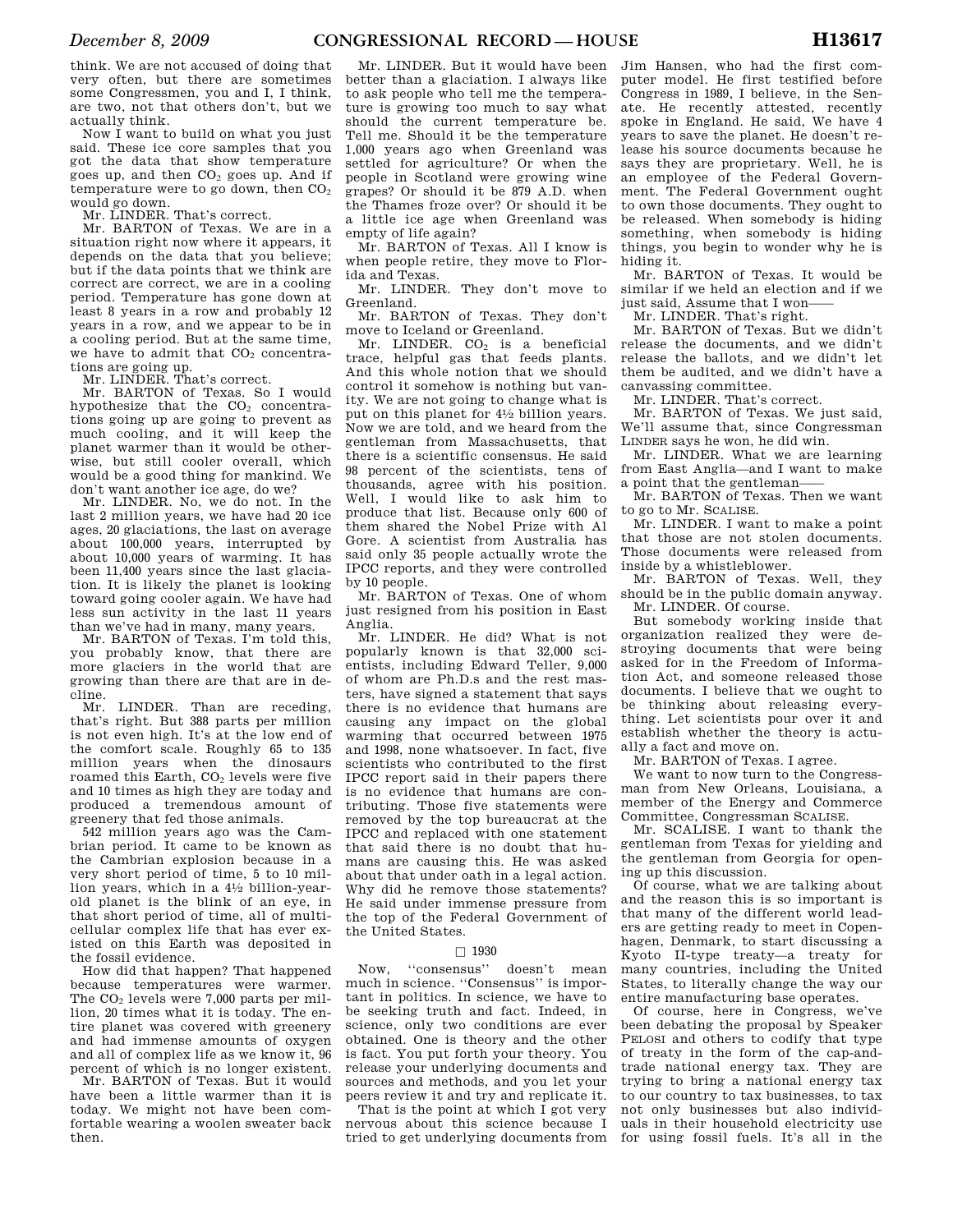name of stopping manmade global warming.

So what brings us to this debate that you are focusing on is the fact that we have found out recently through Climategate that the science that they are using is corrupt. In fact, behind much of the data that has been used to try to sell a cap-and-trade energy tax, that has been used to try to sell the Kyoto Treaty and now this new meeting in Copenhagen to have a Kyoto IItype agreement, all of it was based on corrupted data.

If you go back to former Vice President Al Gore, who said, The debate is over, he was trying to imply that all of the scientists are in agreement. Of course, as my colleague from Georgia pointed out, the scientists are not in agreement.

What is even worse is now we have found out and have uncovered this scandal where some of the scientists who have been collecting data through the U.N.'s Intergovernmental Panel on Climate Change, the IPCC, which is the respected body worldwide on all of this data—it turns out, as the clearinghouse, they were actually corrupting the data that is being used.

In some of the examples through these emails, Phil Jones, who just resigned, said, I've just completed Mike's nature trick—he goes on—to hide the decline in temperatures.

We go back to the infamous hockey stick graph that Al Gore used in his film, ''An Inconvenient Truth.'' I guess the most inconvenient truth for the former Vice President is that these emails have now come out and have exposed the scandal.

If the gentleman from Texas will allow me, I want to read a few other of the emails. I know my colleague from Illinois earlier highlighted some of the other emails.

Yet, just to show how deep this is, first, Phil Jones in an email last year said, Mike, can you delete any emails you may have had with Keith regarding the AR4 data set? Keith will do likewise. He says, Can you also email Gene and get him to do the same? I don't have his email address. We will be getting Caspar to do likewise.

So here he is talking about deleting data, deleting the emails which show that some of this manipulation and corruption of the data was going on. This is the person who is the director of the University of East Anglia's Climatic Research Unit. He is a scientist who should not only understand the importance of following the facts, of following the data, but who should also understand that, as others try to verify this data, that is something that he should be openly and freely willing to share.

Mr. BARTON of Texas. The AR4 data set is the data set that was used in the IPCC report in 2007, so it's a seminal document that has been used for policymaking decisions, not just in the United States but all over the world.

Mr. SCALISE. Exactly.

Mr. BARTON of Texas. What you are saying is they went to some lengths to manipulate the data that that report is based on.

Mr. SCALISE. They went to lengths to manipulate the data, and then they went to lengths to actually delete, to try to destroy the evidence, in essence—some of that data—as you know as the ranking member of Energy and Commerce and when we were having that debate here in committee and on the House floor on the cap-and-trade energy tax.

Many of the people who have been promoting that national energy tax— Speaker PELOSI and her liberal attendants and others—are using that IPCC data to say, Look, we need to act quickly because the data shows. Of course, now we know that the data was corrupted.

Then he goes on—and we are all familiar in this country with the freedom of information. This administration came in saying they were going to be the most transparent administration ever. Yet you look at these emails further, and he says—this is an email— The freedom of information line we are all using is this. So he is telling this to some of the other scientists who were involved in this corruption. He says, The IPCC is exempt from any country's Freedom of Information Act. The sceptics have been told this. Even though we possibly hold relevant info, the IPCC is not part—and then he goes on to say—therefore, we don't have an obligation to pass it on.

So he is trying to lay out this groundwork so that he doesn't even have to turn over his data. This is, I think, before he destroyed it.

Then he says, If the Royal Meteorological Society is going to require authors to make all data available—raw data plus results from all intermediate calculations—he says, I will not submit any further papers to the RMS Journal.

This is Phil Jones—again, leading scientist—whose data is used by many of these people all throughout the world to try to pass Kyoto-type agreements in the cap-and-trade energy tax that's getting ready to be debated over in the Senate.

Mr. LINDER. Will the gentleman yield?

Mr. SCALISE. Yes, I will yield to the gentleman.

Mr. LINDER. Sadly, that data that the IPCC uses from East Anglia is also the basis of the data that NASA uses in Huntsville, Alabama, and all of the other future models that have been built have been somehow shaped by that data. So there is no place to go now, since all of the source documents have been thrown away, to reconstruct all of that.

Mr. SCALISE. It is really frustrating because there are scientists who have different opinions, who have tried to present alternative data to this corrupt scientific data, and they have been blacklisted. In fact, I won't go into de-

tail on this here, but that information will continue to come out. In some of the emails, they actually go on to describe how they are going to try to blacklist other scientists who try to propose data which shows something different than theirs—in fact, even saying that they are going to withhold some of their journal writings so that they won't even publish some of this information.

I go on to say this because they are trying to use this corrupt data, this corrupt scientific data, to pass not only a cap-and-trade energy tax which will run millions of jobs out of this country, but they are also trying to use it now in conjunction with the EPA and their latest ruling to try to literally threaten Congress by saying, Well, okay. If you don't pass cap-andtrade here in Congress, then the EPA will in a de facto way try to pass its own cap-and-trade by using these radical environmentalists in the EPA, again using the corrupt scientific data, to try to pass it even if Congress won't pass it because the American people have realized this will run millions of jobs out of our country.

Many groups, one being the National Association of Manufacturers, on the low end, says, We would lose 3 million jobs in our country if the cap-and-trade energy tax were passed, and every American family would pay over \$1,000 more per year in higher electricity rates. All of this is based upon false scientific data that has been corrupted, and we know it from the Climategate emails.

Mr. BARTON of Texas. May I ask the Chair how much time we have remaining in our Special Order?

The SPEAKER pro tempore. There are 12 minutes remaining.

Mr. BARTON of Texas. There are 12 minutes. Okay.

At about 10 minutes to go, I have got some documents I want to put in the RECORD.

Mr. SCALISE. I yield back.

Mr. LINDER. I want to make one point.

The data that you are talking about and that we are acting on in this country with cap-and-trade is also the data being used in Copenhagen today, as we speak, to begin what Al Gore called the ultimate reason for all of this: global governance, turning over the sovereignty of the United States to an unelected bureaucracy and the United Nations.

Mr. BARTON of Texas. I want to thank Congressman SCALISE, Congressman LINDER, and Congressman SHIMKUS for participating in this Special Order.

What we are attempting to do is to actually use the scientific method to determine what steps, if any, the United States Government should take policy-wise if, in fact, climate change or global warming is a major problem that needs to be addressed. It does appear, in my opinion, that there is reasonable doubt about whether we should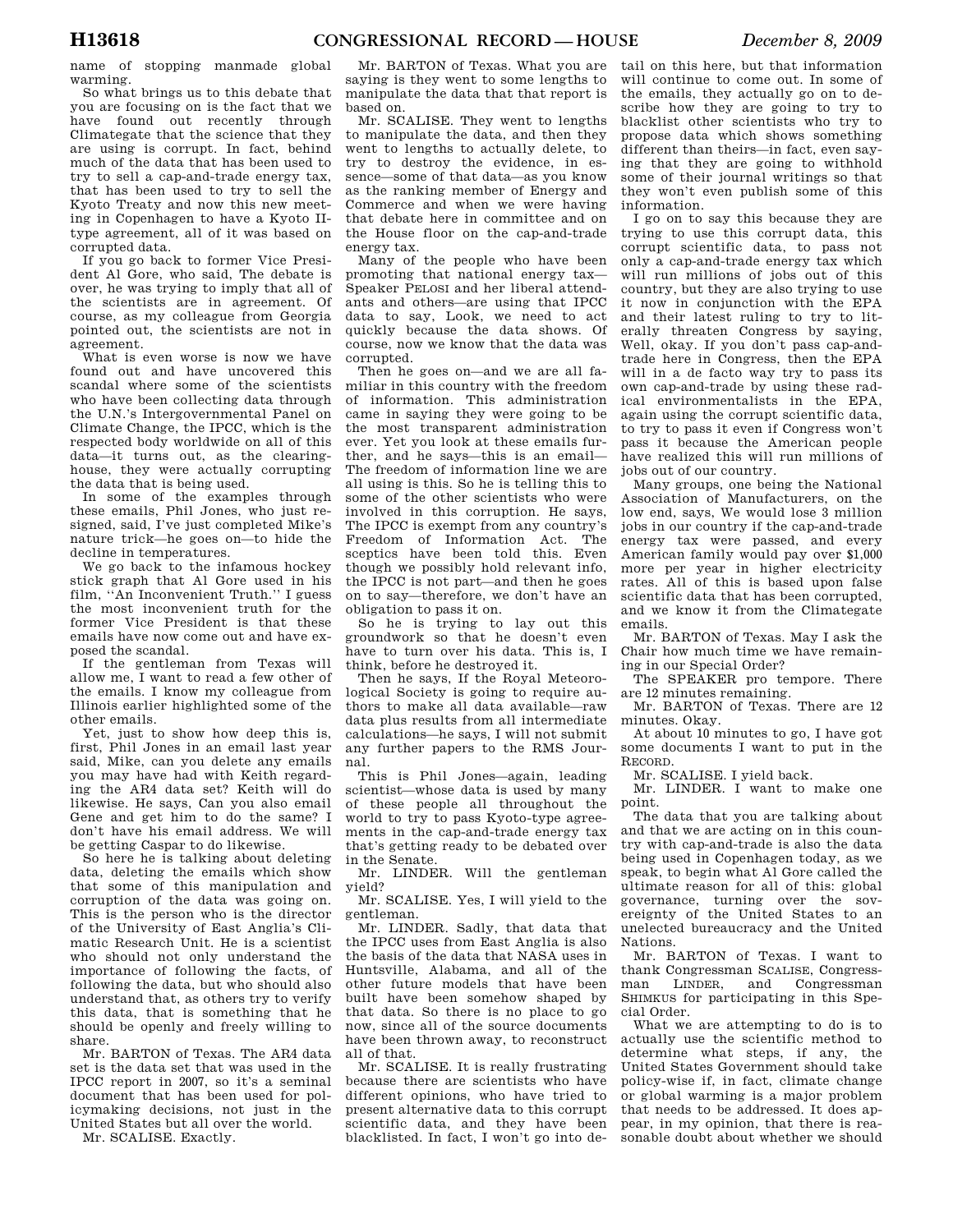take some of the radical steps that have been espoused in the climate change bills which have passed the House and which are pending in the Senate.

I want to take the remaining time and go through a series of emails that have just become public—we've alluded to them—and go into a little more depth.

The first email which we have already alluded to is from Michael Mann. Michael Mann is a climatologist at Penn State University. He is one of the leading scientists in the IPCC. He is the author of the original hockey stick theory that is kind of the genesis, the seminal document, for the theory that manmade  $CO<sub>2</sub>$  is the cause of the climate warming in the world. This is a document from him to Phil Jones, who was, until recently, the head of the Climate Research Unit at East Anglia University in Great Britain.

Now, Dr. Jones resigned in the last week or so, but in it, he says, Can you delete any emails that you've have had with Keith—Keith is Keith Briffa—regarding AR4?

AR4 is a U.N. IPCC fourth assessment document from 2007. It's one of these policy documents that is used around the world.

You can see that he says, I am going to contact Gene about this.

Okay. Gene is actually Eugene Wahl. He is at the National Oceanic and Atmospheric Administration's office in Boulder, Colorado. That's with the U.S. Department of Commerce.

He said, I am going to contact Gene about this. Can you delete any emails that you have? I'll get Caspar to do likewise.

Caspar is Caspar Jones—I mean Caspar Ammann. He is at the National Center for Atmospheric Research, or NCAR, in Boulder, Colorado. It's a federally supported consortium.

So, in this email, we have collaboration between NOAA, NCAR—both in the United States—the Climate Research Unit, which is CRU in East Anglia, Great Britain, and many prominent IPCC contributors coordinating document destruction. I think that is something that policymakers here in the United States should be concerned about.

Now let's go to the next document, email No. 2. Now, the first one was from Michael Mann to Phil Jones. This is from Phil Jones to a gentleman named Tom Wigley. Its subject is: Schles suggestion. This is last year, December of 2008. It says, I am supposed to go through my emails, and he can get anything I've written about him. About 2 months ago, I deleted loads of emails, so we have very little, if anything, at all.

So what this is showing is, or one could say, they have conspired to delete data. This is of Ben Santer, who is Santer 1, who is a prominent climate modeler at the Department of Energy's Lawrence Livermore National Laboratory, and of Tom Wigley, who is a sci-

entist at the National Center for Atmospheric Research in Boulder, Colorado.

### $\Box$  1945

The gist of this is he has already deleted a lot of emails from 2 months ago. What are they trying to hide here?

Now, let's go to email number 3. Email number 3 shows an unprecedented data purge at the CRU in East Anglia, Great Britain. Here is a public index of documents on one day and then here is the public index on the next, very quickly, after they have gone through and purged all, purged all of this. It says the next day, on July 28, Phil Jones deleted data from his public files, leaving online a variety of files from the 1990s. This morning, everything in Dr. Phil's directory had been removed.

It's not just the emails that have been deleted, in a widely reported event. Steve McIntyre, who is a Canadian researcher who testified before Congress several years ago when I was chairman, and who has been attempting to get these data sets, to get these documents, he has been trying to get, through the Freedom of Information Act, the public documents that some of these studies are purported to be based upon. Instead of releasing them, they purged them. They took them away in what is reported to be an unprecedented data purge.

They have deleted files pertaining to station data from the public directories. Why? Where are the data now if they are still in existence? What is it they are trying to hide? If the temperature data records really proved their theory, they would want to publicize them. At least I would think that they would.

Let's go to number 4. This is an email from Phil Jones, who we know well now, to a gentleman named Neville Nicholls. Mr. Nicholls, let's see, Mr. Nicholls, I am not sure who Mr. Nicholls is, but here it says, I hope I don't get a call from Congress. I am hoping that no one there realizes I have a U.S. Department of Energy grant and have had this with Tom W. for the past 25 years.

This is back in 2005. This is when I was chairman of the Energy and Commerce Committee, and we were conducting the investigation into Dr. Mann's hockey stick proposal, hockey stick theory, and we had asked for some documents from Professor Mann, or Dr. Mann, and this gentleman is saying we hope the Congress doesn't realize that we are getting Federal money; we don't want them to be asking us about documents.

Of course, as we now know, they have destroyed many of those documents or apparently have destroyed many of those documents.

Let's go to number 5. Now, this documents shows the lengths to which they will go to suppress information, says if they ever hear that there is a Freedom

think I will delete these rather than send them to anyone.

Now, Congressman MARKEY, who is a good friend of mine and who is a believer, a proponent of manmade global warming, has got data sets that he says justify some of the policies that he supports. But here we see that some of these documents and some of these data sets that Mr. MARKEY and others have—who sincerely believe that there is a problem—appear to be very suspect. In fact, they are so suspect that if they have to release them publicly, they would rather delete them than to comply with the Freedom of Information Act.

Tom Wigley had sent me a worried email when he heard about it. He thought that people might ask him for his model code. My heavens, you know. Keep in mind that this theory that mankind-made  $CO<sub>2</sub>$  emissions is driving the temperature upwards, it's just that; it's a theory. These researchers have built these models to try to replicate the planet's temperature mechanism, and all these models show the temperature going up.

But that's the conclusion that the modelers want. It is not factually correct to say the temperature is going up; it's factually correct to say the modelers, who want to prove that the temperature is going up, are putting variables and assumptions in these models that drive them up, but they apparently don't have the data to back that up.

Let's go to number 6. This is again from Mr. Jones, a gentleman named Gavin Schmidt, concerning the revised version of something called the Wengen paper, W-e-n-g-e-n. It says all of our Freedom of Information officers have been in discussions and are now using the same exceptions not to respond—the advice that they got from the information commissioner. The Freedom of Information line that we are using is that the IPCC—now keep in mind the IPCC is the Intergovernmental Panel on Climate Change—is funded primarily by the U.S. taxpayer, not exclusively, but primarily, is exempt from any country's Freedom of Information, because the skeptics have been told this. Even though we possibly hold relevant information that the IPCC is not part of our remit, i.e., mission statement, therefore we don't have an obligation to pass it on.

To me that's just irresponsible to say that the IPCC, which is a total governmental agency, admittedly through the U.N. and a large number of nations, but the U.S. as the primary funder, is above Federal Freedom of Information laws, not only in the United States but in every other country. This information that has been collected and paid for by U.S. taxpayers and funded by U.S. scientists is now out of reach of the U.S. taxpayer? I think that's just flat wrong, Madam Speaker.

of Information Act now in the UK, I tracize people, here is an email where My last email is number 7, and this shows, while they accuse people like myself of trying to be bullies and to os-